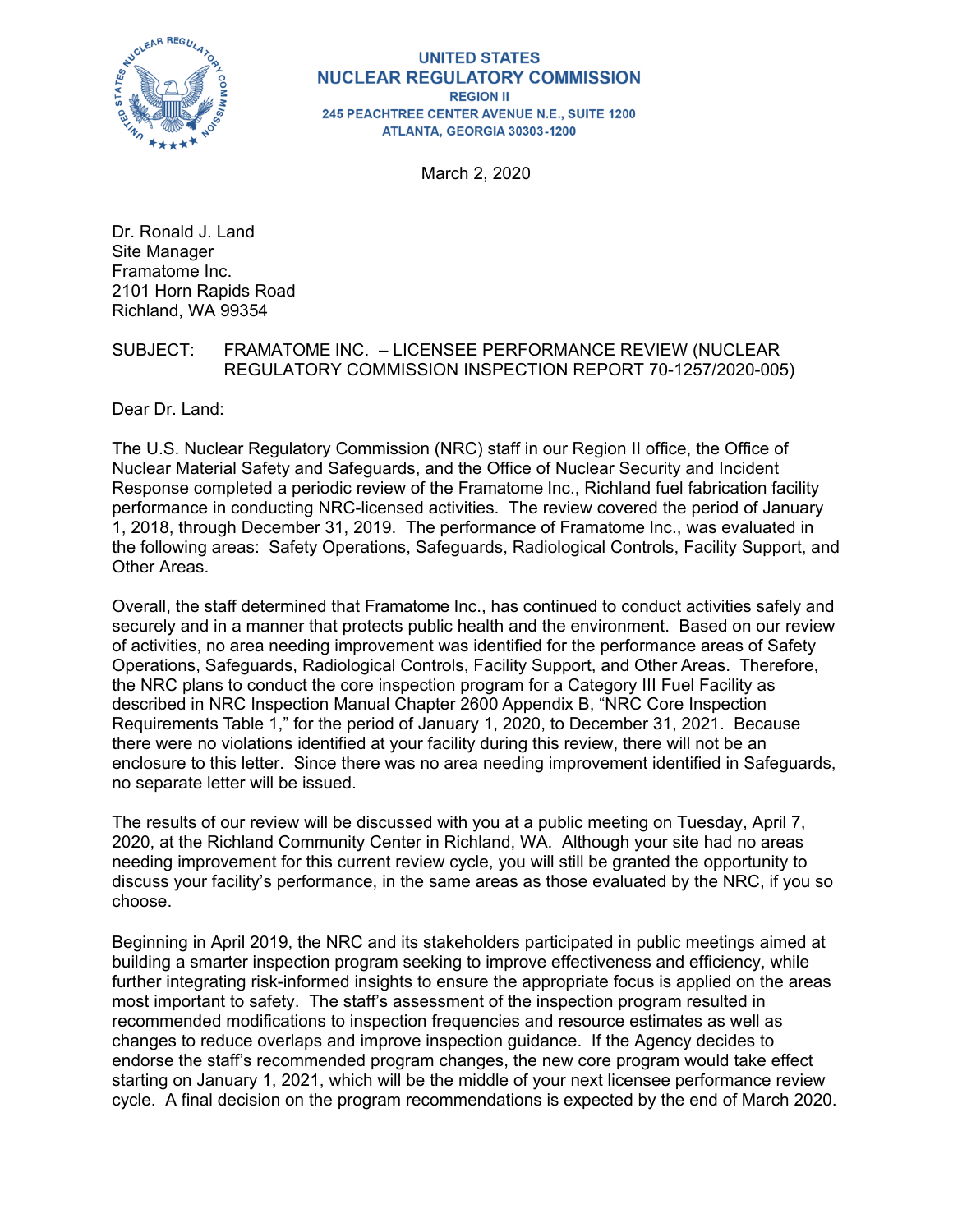In accordance with 10 CFR 2.390 of the NRC's "Rules of Practice and Procedure," a copy of this letter and its enclosure will be available electronically for public inspection in the NRC Public Document Room or from the Publicly Available Records (PARS) component of NRC's document system (ADAMS). ADAMS is accessible from the NRC Web site at

http://www.nrc.gov/reading-rm/adams.html (the Public Electronic Reading Room).

Please refer questions and comments regarding your licensee performance review to Mr. Eric Michel, Chief, Projects Branch 2, by telephone at 404-997-4555.

Sincerely,

**/RA/** 

LaDonna B. Suggs, Director Division of Fuel Facility Inspection

Docket No. 70-1257 License No. SNM-1227

cc: Distribution via ListServ